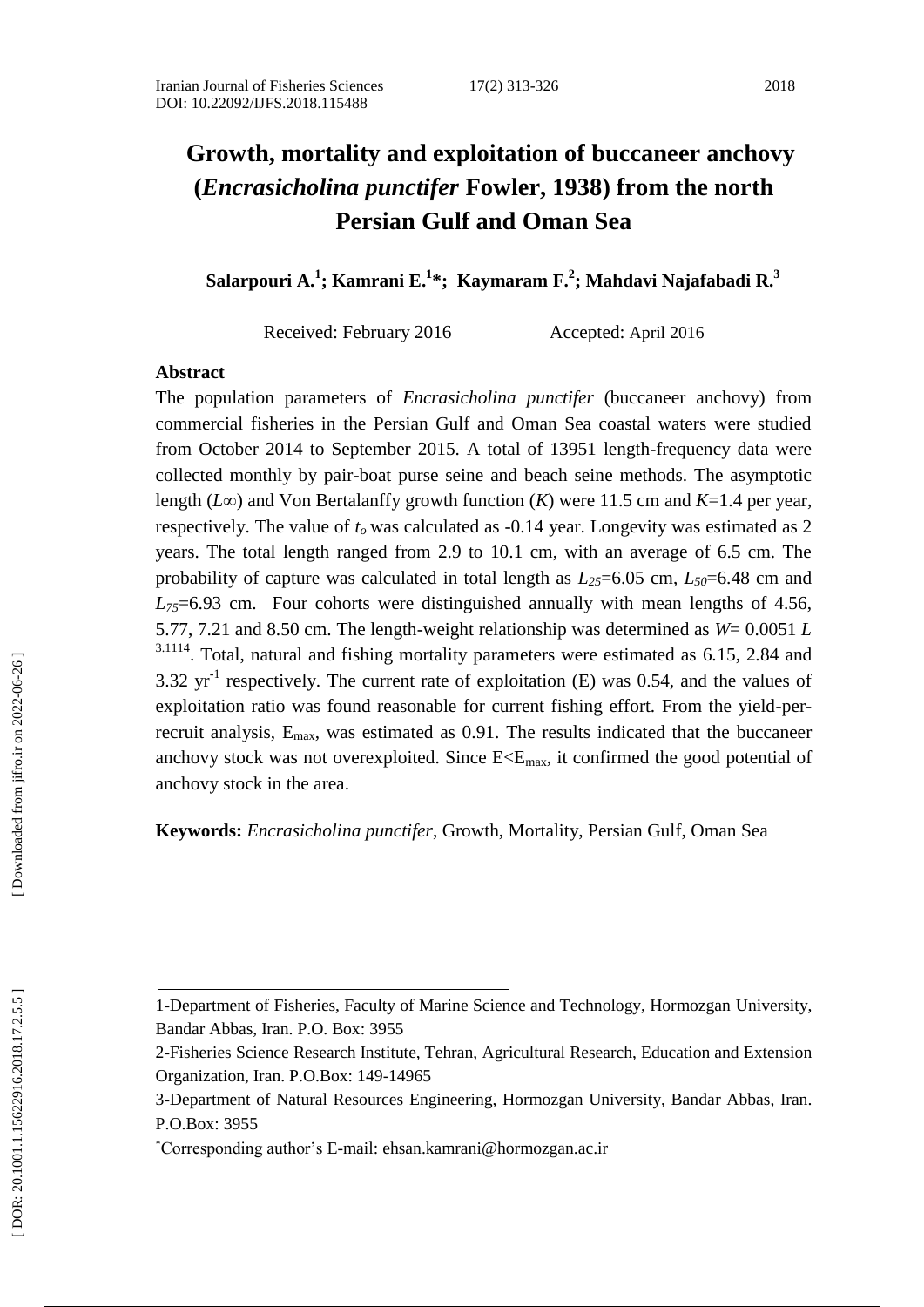# **Introduction**

Anchovies are also ecologically important, because their large biomass is a link in coastal food -webs, transferring the energy in plankton and small organisms to larger fishes, sea birds and marine mammals (Ganias, 2014). Buccaneer anchovy (*Encrasicholina punctifer)* belonging to the family Engraulidae*,* is an important small pelagic fish occurring in commercial quantities in the north of the Persian Gulf and Oman Sea coastal waters. In recent years, anchovy fisheries increased due to the development of pair -boat purse seine in the Iranian coastal waters (Alizade and Oliaei, 2015 ). The estimated potential yield for anchovies in the Persian Gulf and Oman Sea was calculated around 173000 tons (FAO, 1981). Buccaneer anchovy is the dominant species of anchovies in the study area (FAO, 1981 ; Owfi, 1991; Van Zailinge *et al*., 1993 ) . Fishing season of buccaneer anchovy in the Persian Gulf and Oman Sea starts from early autumn to late spring, the peak of fishing has been reported in winter (Alizade and Oliaei, 2015 ). Over 99% of anchovies landing in Iranian adjacent waters comes from the three major fishing grounds including Bandar Lengeh, Qeshm Island and Bandar Jask areas (Qorbanzadeh and Nazari, 2012 ). Landing of 37000 tons anchovies was reported by Alizade and Oliaei (2015 ) from the study area in 2014. The buccaneer anchovy is broadly distributed throughout the Indo -Pacific region and has been reported from several locations, including the east coast of Africa, India, Persian Gulf, southeast Asia, Japan, the Philippines, the central tropical Pacific and Hawaii (Strasburg, 1960, Whitehead *et al*., 1988). Buccaneer anchovy is a schooling epipelagic species found both in inshore and oceanic waters, sometimes entering large atoll lagoons or deep, clear bays

(Maack and George, 1999 ). It is a small pelagic schooling fish, with a total length of 10 cm (Paula de Silva, 1992 ) and a short life span of around one year (Rohdenburg, 1995 ). Ranks among the most important food (bait) for tuna and other large pelagic fishes (Myers, 1999; Itano, 2000 ; Mundy, 2005 ). In particular, the *E . punctifer* appears to be a major forage source for yellowfin tuna, longtail tuna, Kawa kawa and large hairtail, occupying a significant ecological role in the region (Darvishi *et al*., 1993; Kamali *et al*., 2003; Daghooghi *et al*., 2010 ). The species is well known from coastal locations (Sreekumari, 1977; Young *et al*., 1995 ) but appears to be primarily an offshore species and the only member of the anchovy group capable of completing the life cycle in the oceanic environment (Gorbunova, 1973; Orlov, 1995 ). This species usually occurs in shallow waters from 5 to 35m depth, with highest density around the islands and creeks mouth (Myers, 1999; Fricke *et al*., 2011 ). Most of studies on population structure of *E. punctifer* resources, have been carried out in the Philippines (Pauly, 1978; Ingles and Pauly, 1984, Lavapie - Gonzales *et al*., 1997 ) and Mozambique (Paula de Silva, 1992 ). Reproduction and feeding of *E. punctifer* were studied by Maack and George (1999 ) and Chern and Tzeng (1993 ). Several studies have been conducted in order to study population dynamics and biology of *E. punctifer* in Persian Gulf and Oman Sea (Salarpouri *et al*., 2007 ; Salarpouri *et al*., 2008; Ataei Daryaei *et al*., 2013). Because very little is known about the population parameters and exploitation levels of *E. punctifer* in the Persian Gulf and Oman Sea, this study was undertaken to fill some of these gaps.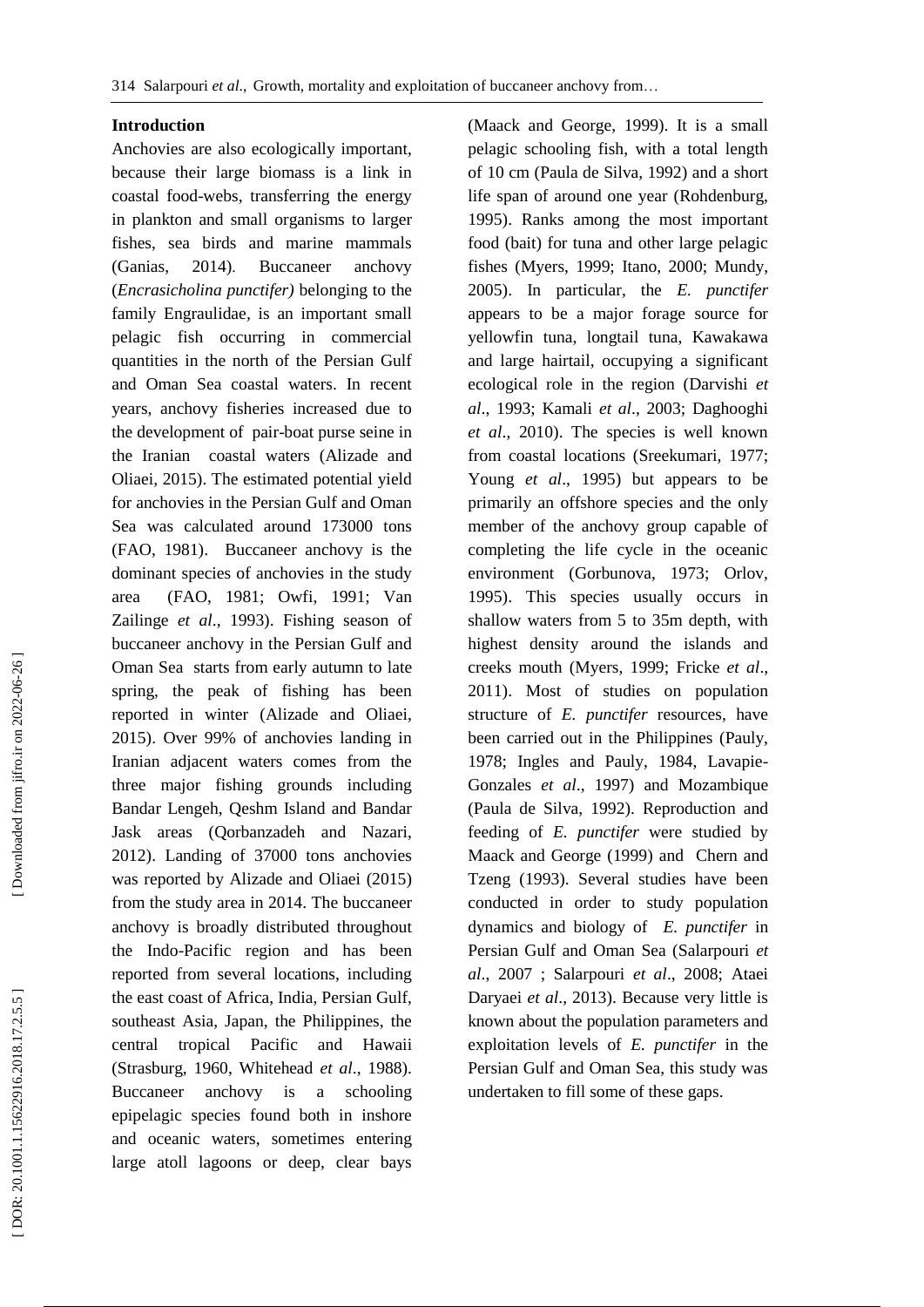#### **Materials and methods**

# *The study area*

The study area was the coastal waters of Bandar Lengeh, Qeshm Island and Bandar Jask fishing areas, situated between  $52^{\circ}30'$ E and  $58^{\circ}$  30' E longitude (Fig. 1), located in the north Persian Gulf and Oman Sea, has a high level of biodiversity, supporting a wide variety of fish species.

#### *Data sampling*

Time series of *E. punctifer* length – frequency from the commercial pair –boat purse seine and beach seine catches were collected monthly based on simple random sampling in the Persian Gulf and Oman Sea fishing grounds from October 2014 to September 2015. A total of 13951 specimens were collected for further length measurement.



**Figure 1 : Map of the study area in the Persian Gulf and Oman Sea**

# *Data analysis*

The method of Sparre and Venema (1998 ) was used. During each sampling day, random sub -samples of fish were obtained from well -mixed catches. The total length and weight were recorded to the nearest mm and gram, respectively. Generally, at least 350 fish were measured in each sampling area and month, except where catches were quite poor. The chosen sample size provided a reasonable database for analysis (Gulland and Rosenberg, 1992 ). The length -weight relationship was determined from Sparre and Venema (1998 ) using the least squares method:  $W=aL^b$ 

 The length data were pooled and grouped into 0.5 cm size class in order to have about 16 length classes, as suggested by (Gayanilo *et al*., 2005 ). Growth parameters were determined using FiSAT (FAO –ICLARM Stock Assessment Tools) software (Gayanilo and Pauly, 1997 ). The Von Bertalanffy growth equation was used to describe growth in length (Sparre and Venema, 1998 ) :

# L<sub>t</sub>= L∞ [1-exp(-k (t- t<sub>0</sub>))]

Where  $L_t$  is the total length (cm) of a fish at age t,  $L\infty$  is the asymptotic length  $(cm), K$  is growth coefficient (year<sup>-1</sup>), and t <sup>0</sup> is age (year) when L=zero (Sparre and Venema, 1998).  $T_0$  was calculated from Pauly (1983 ) empirical function:

Log<sub>10</sub>(-t<sub>0</sub>)=-0.3922-0.2752Log<sub>10</sub>(L∞)-1.038Log<sub>10</sub>(K)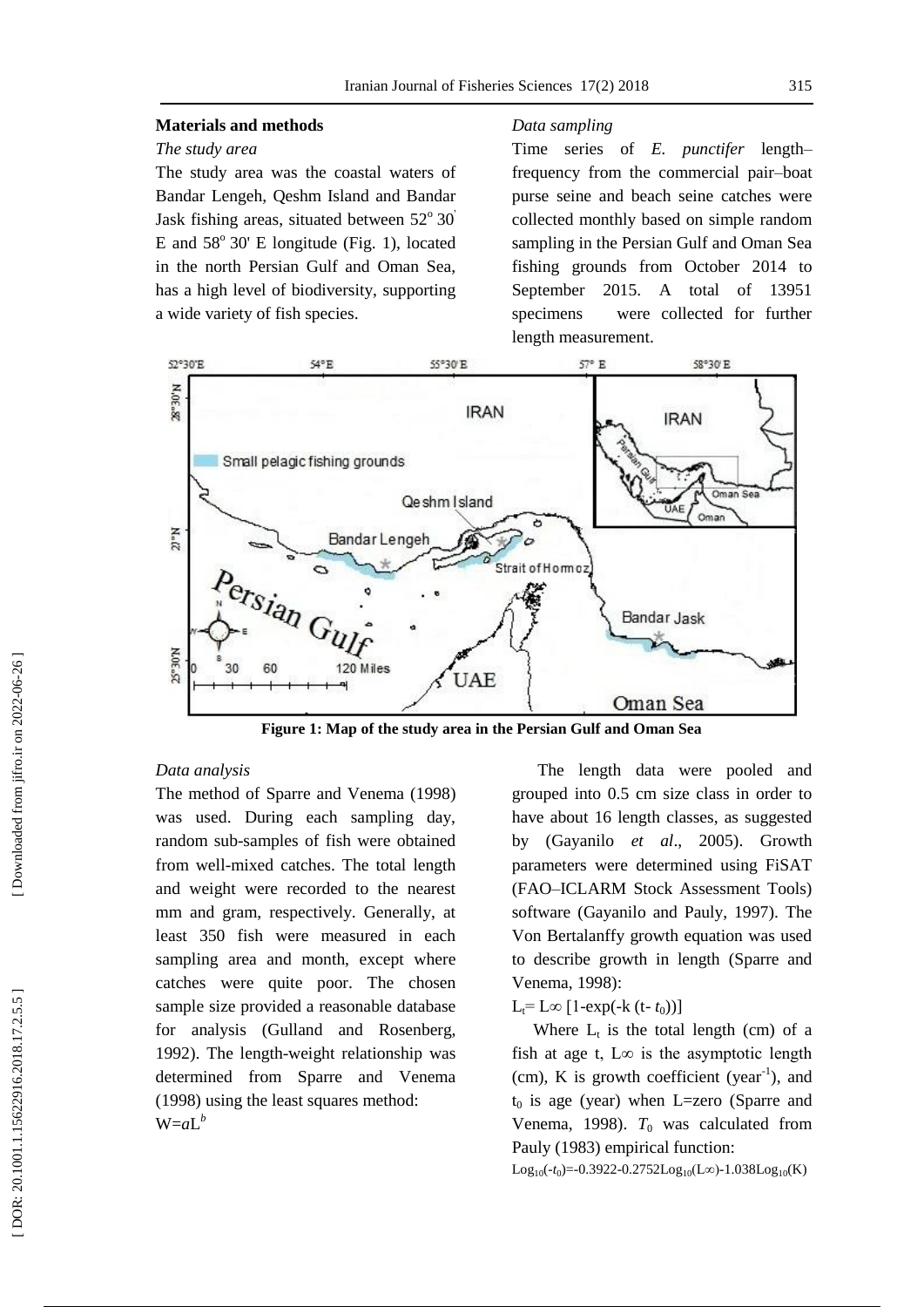The starting point may be fixed or variable. The variable starting point allows for several possible choices of the starting points and only that with the best fit is retained (Gayanilo and Pauly, 1997 ). The seeded value of *L*∞ used was *L*max, and the largest length was observed during the course of this study, which was 10.1 cm total length. For comparison of the Von Bertalanffy growth of *E. punctifer* studied with other anchovy species, the following formula was used for comparison of the Von Bertalanffy growth parameters (Pauly and Munro, 1984 ) .

# $\varnothing =$  Log<sub>10</sub>  $K + 2$  Log<sub>10</sub> L $\infty$

 The length -converted catch curve accounting for growth was employed to estimate the total mortality, as incorporated in FiSAT (Gayanilo and Pauly, 1997 ). The instantaneous rate of total mortality coefficient *Z* was therefore estimated using the following formula:

$$
N_{i+1} = N_i \times e^{-Z(t_{i+1} - t_i)}
$$

Where  $N_i$  is the (initial) number of fish at time  $t_i$ ,  $N_{i+1}$  the number of fish remaining at time  $t_{i+1}$  and  $Z$  the instantaneous rate of total mortality (Gayanilo and Pauly, 1997 ). An advantage of such decay rates is that they can be added or subtracted. Thus, there is a second equation:

 $Z = M + F$ 

where *M* is the instantaneous rate of natural mortality and *F* the instantaneous rate of fishing mortality; when  $F = 0$ ,  $Z =$ *M*, which means that natural mortality has the same value as total mortality when there is no fishing, i.e. an unexploited stock. Natural mortality, fishing mortality and exploitation rates were all calculated as given by FiSAT (Pauly, 1983; Gayanilo and Pauly, 1997 ). For the calculation of the natural mortality, the mean environmental temperature, in this case 26.5C ° (Ebrahimi *et al*., 2005; Ebrahimi *et al*., 2006;  $N_{i+1} = N_i \times e^{-Z(t_{i+1}-\epsilon_i)}$  From this curve, the length at Fixt cupture<br>
Where *N<sub>i</sub>* is the (imitial) number of Fish  $L\epsilon$  was taken as corresponding to the<br>
at time  $t_i$ ,  $N_{i+1}$  the number of fish remaining<br>
at time  $t$ 

Ebrahimi *et al*., 2012 ) was incorporated into the Pauly (1980 ) formula as found in FiSAT. Pauly's empirical formula was used to determine natural mortality:

 $Log_{10}(M)=0.0066$  $Log_{10}(L\infty)$  $+0.6543$  Log<sub>10</sub>(K) $+0.4634$  Log<sub>10</sub>(T)

 The exploitation rate (E) was estimated using the following formula:  $E = F/Z$ 

 The probability of capture for anchovy fishery was estimated from the left ascending arm of length -converted catch curve. The right descending part of the catch curve was extrapolated backward such that fish that ought to have been caught, had it not been for the effect of incomplete selection or recruitment, were added to those in the curve, with the ratio of expected numbers to those that are actually caught being used to estimate probabilities of capture. By plotting the cumulative probability of capture against mid -length, a resultant curve was obtained. From this curve, the length at first capture *L*c was taken as corresponding to the cumulative probability at 50%. The entire length –frequency data were used to reconstruct the seasonal recruitment pattern of the fish by projecting backward along a trajectory defined by the computed VBG function, all the restructured length – frequency data on to a 1 -year time scale (Pauly, 1987 ). The potential longevity of *E. punctifer* was calculated using the formula given by Pauly and Munro (1984 ) :  $T$ max =  $3/K$ 

 The relative yield -per -recruit model of Beverton and Holt (1956 ) was modified by Pauly and Soriano (1986 ) and incorporated in the FiSAT Programme. The knife-edge selection and selection Ogive procedures were used to estimate relative yield/biomass per recruit. The computed exploitation rate was compared with the expected values of Emax (the value of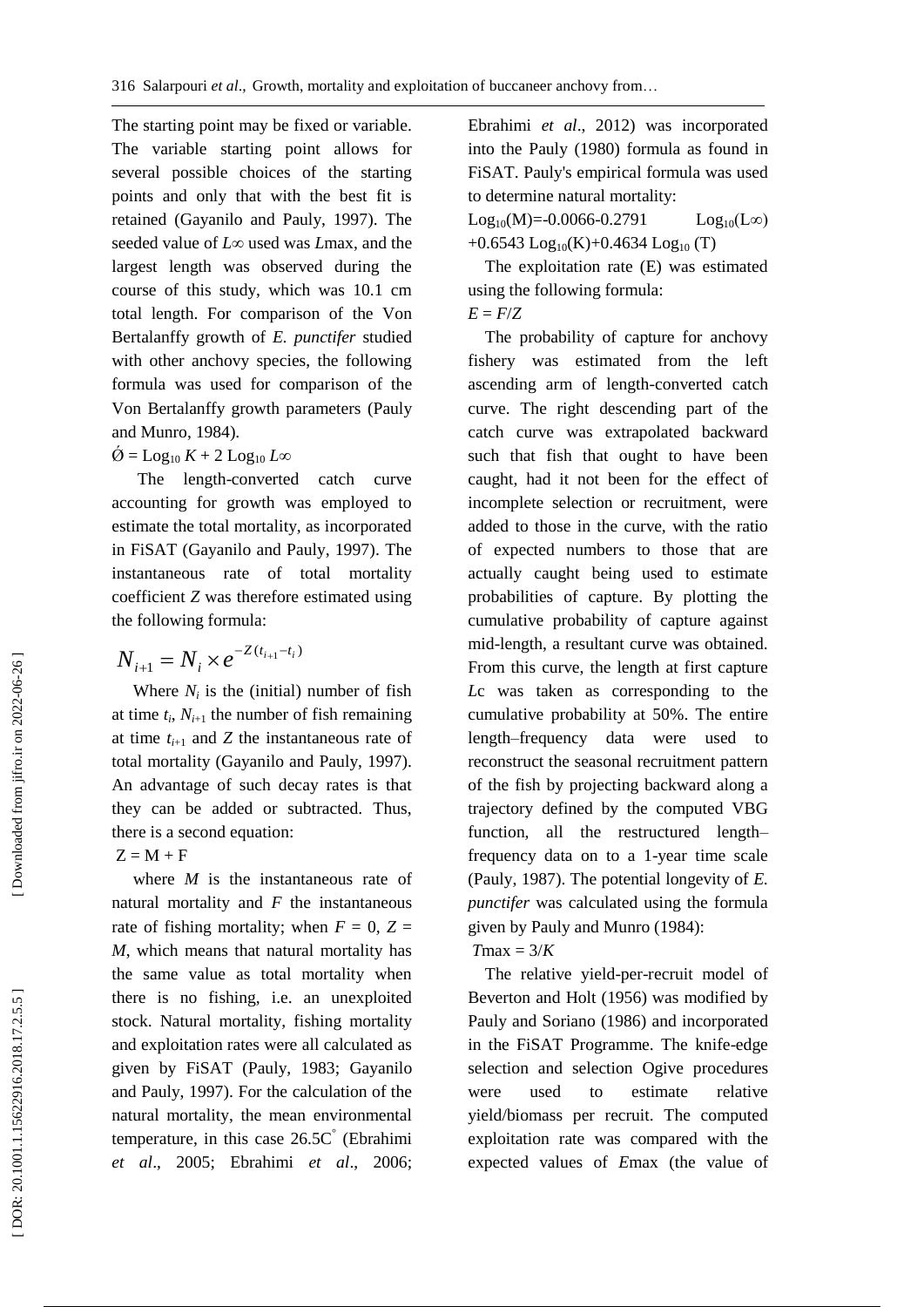exploitation rate giving maximum relative yield-per-recruit),  $E_{0,1}$  (the value of  $E$  at which marginal increase in *Y*/*R* is 10% of its value at  $E = 0$ ) and  $E_{0.5}$  (the value of  $E$  at 50% of the unexploited relative biomass per -recruit) (Gayanilo and Pauly, 1997; Sparre and Venema, 1998 ) . The yield isopleths diagram was used to assess the impact on yield created by changes of exploitation rate *E* and the ratio of length at first capture to asymptotic length ( *L*c /*L* ∞) in relation to changes in mesh size.

# **Results**

#### *Morphometrics*

The total length ranged from 2.9 to 10.1 cm, with average 6.5±1.18 cm. The total weight ranged from 0.56 to 6.36 g, with average 2.17±0.95 g.

#### *Length weight relationship*

The length –frequency class given in Fig. 2, the most frequent of length class was calculated as 6.5 -7.0 cm. The relationship between length (cm) and weight (g) was estimated for 2172 specimens (both sexes) as  $W = 0.00515L^{3.1114}(R^2=0.91)$  (Fig. 3).

# *Growth parameters*

The estimation of growth parameters of *E. punctifer* is given from monthly length frequency. The asymptotic length, *L*∞ was 11.5 cm; growth rate,  $K$  was 1.4 per year,  $t_0$ was -0.14 yr; without respect to seasonal oscillation. The above estimates of growth parameters were obtained from length frequency analysis using ELEFAN I program incorporated in FiSAT II and growth curve so obtained is shown in figure 4. The growth performance index,  $\acute{\varnothing}$  was 2.26. The potential longevity of *E. punctifer* was estimated at 1.99 years or

approximately 24 months. This represents the maximum life span of *E. punctifer* in its natural environment. Four cohorts were distinguished annually on Bhattacharya's method with mean lengths of 4.65, 5.77, 7.21 and 8.50 cm. The recruitment pattern is given in Fig . 5, indicating double recruitment peaks per year. The major recruitment peak occurred at 16.03% in September.

# *Mortality and exploitation rate*

From the length -converted catch curve procedure (Fig. 6) total mortality *Z*, was estimated at 6.15 per year, while natural mortality ( *M*) of 2.84 per year was estimated from Pauly (1980) empirical formula. The fishing mortality ( *F*) of 3.32 per year was obtained. The exploitation rate (*E*) was estimated as 0.54 per year. The probability of capture was calculated in total length as  $L_{25}=6.05$  cm,  $L_{50}=6.48$  cm,  $L_{75}=6.93$  cm (Fig. 7). Relative yield-perrecruit and relative biomass-per-recruit as computed using the Knife -Edge selection and Selection Ogive procedures. Yield per Recruit isopleths diagram with *M/K*=2.02 for *E. punctifer* given in Fig. 8. The yield contours predict the response of relative yield -per -recruit of the fish to changes in *L*c (length at first capture) and *E*  (exploitation rate); *L*c/*L*∞=0.56. *L*c/*L*∞ values represent varying scenarios equivalent to changes in mesh size. *E* corresponds to changing levels of *F*/*Z*. The optimum exploitation rates were estimated as follows:  $E_{\text{max}}$ =0.91;  $E_{0.1}$ =0.75;  $E_{0.5}$ =0.38. The dotted line is the computed value of the critical ratio and the exploitation rate is 0.91 (Fig. 9).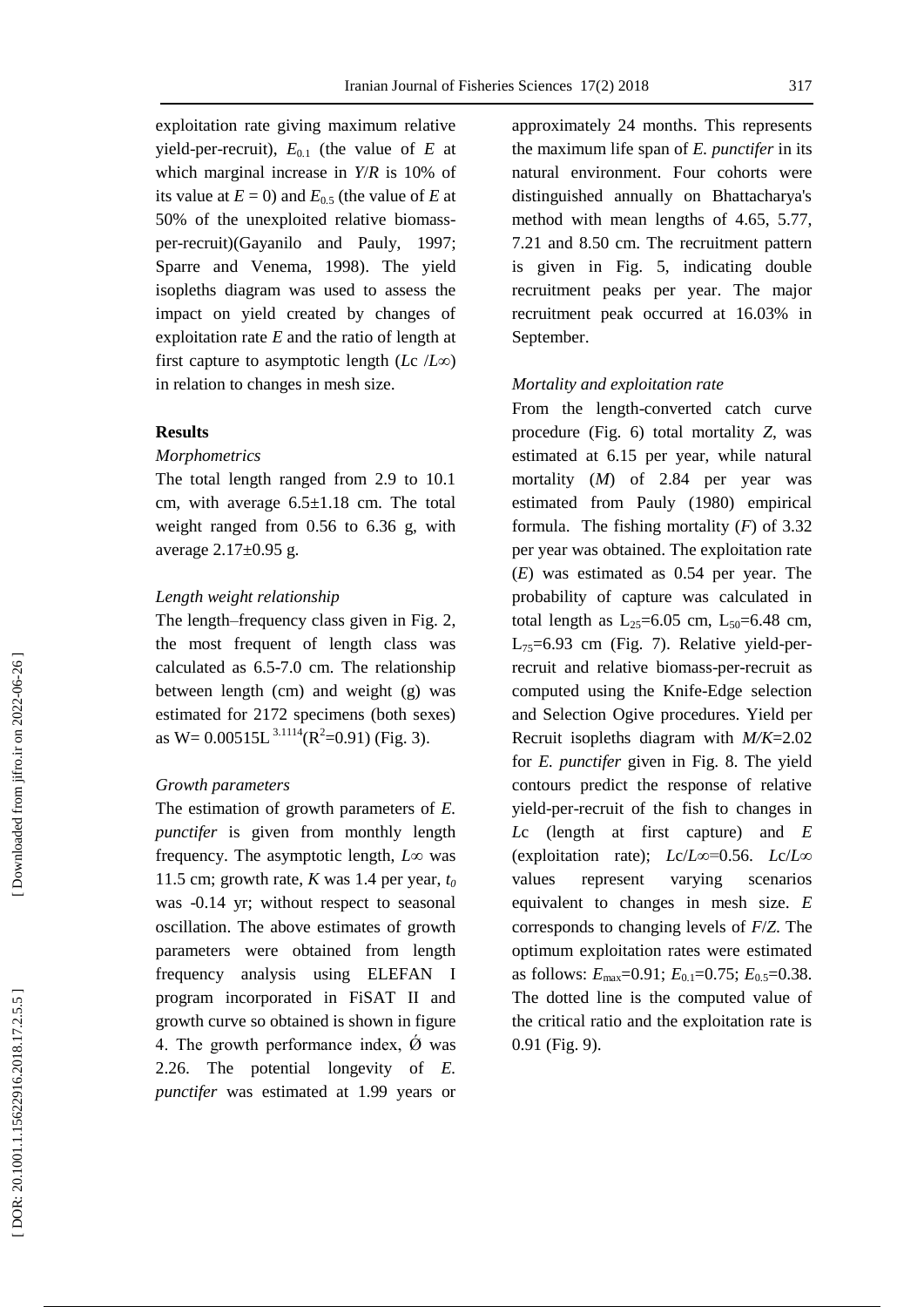



**Figure 2 : Length frequency distribution for** *Encrasicholina punctifer* **from the north Persian Gulf and Oman Se a .**



**Figure 3 : Length - weight relationship curve for** *Encrasicholina punctifer* **.**



**Figure 4 : Restructured length - frequency histogram for** *Encrasicholina punctifer* **with super**   $\mathbf{imposed}$  growth curve (L∞=11.5 cm, K=1.4 per year, t $_0$ =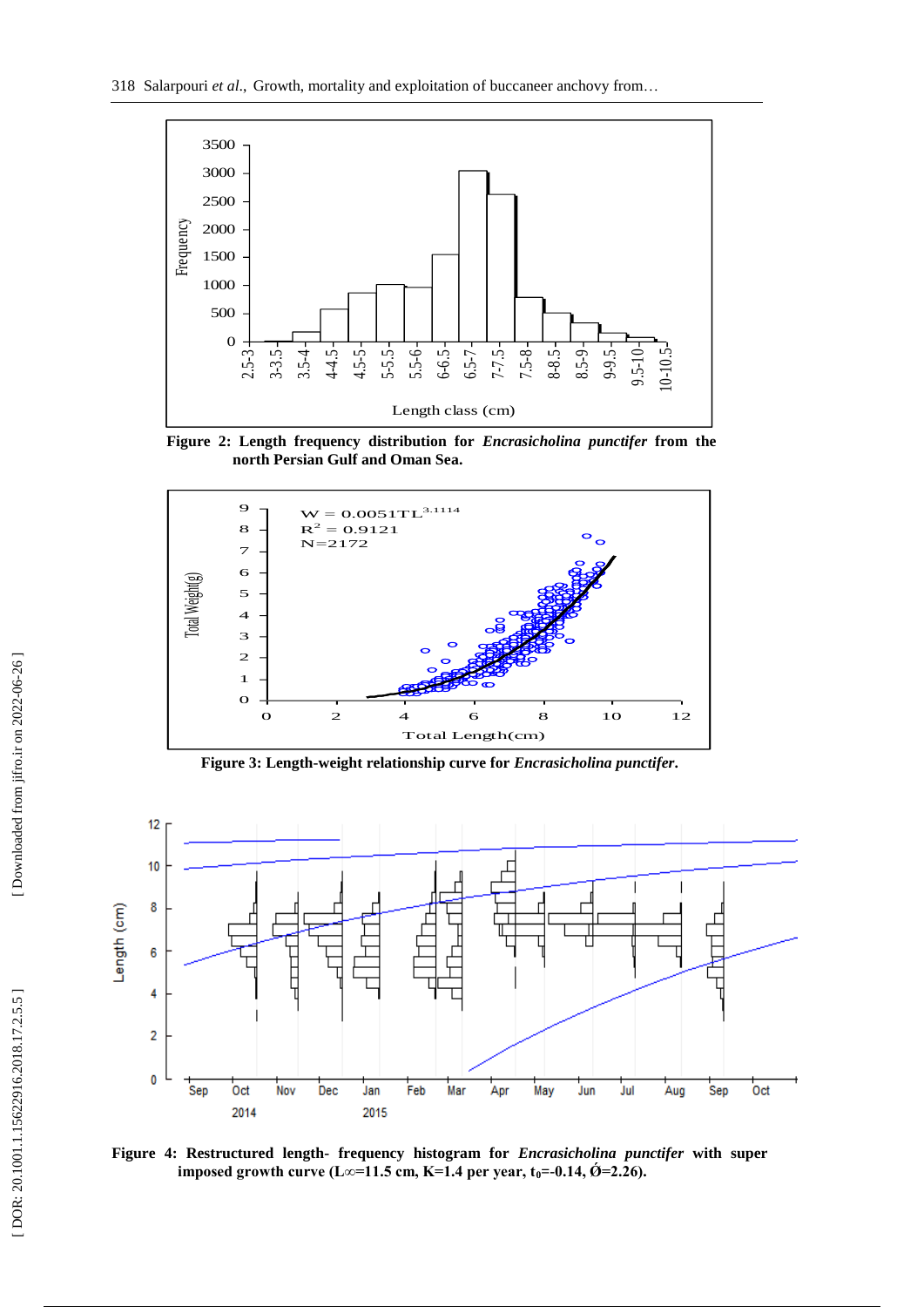

**Figure 5: Recruitment pattern of** *Encrasicholina punctifer,* **indicating double peaks per year.**







**Figure 7 : Probability of capture of each length class of**  *Encrasicholina punctifer*  $(L_{25} = 6.05 \text{ cm}, L_{50} = 6.48)$ **cm, L75=6.93 cm).**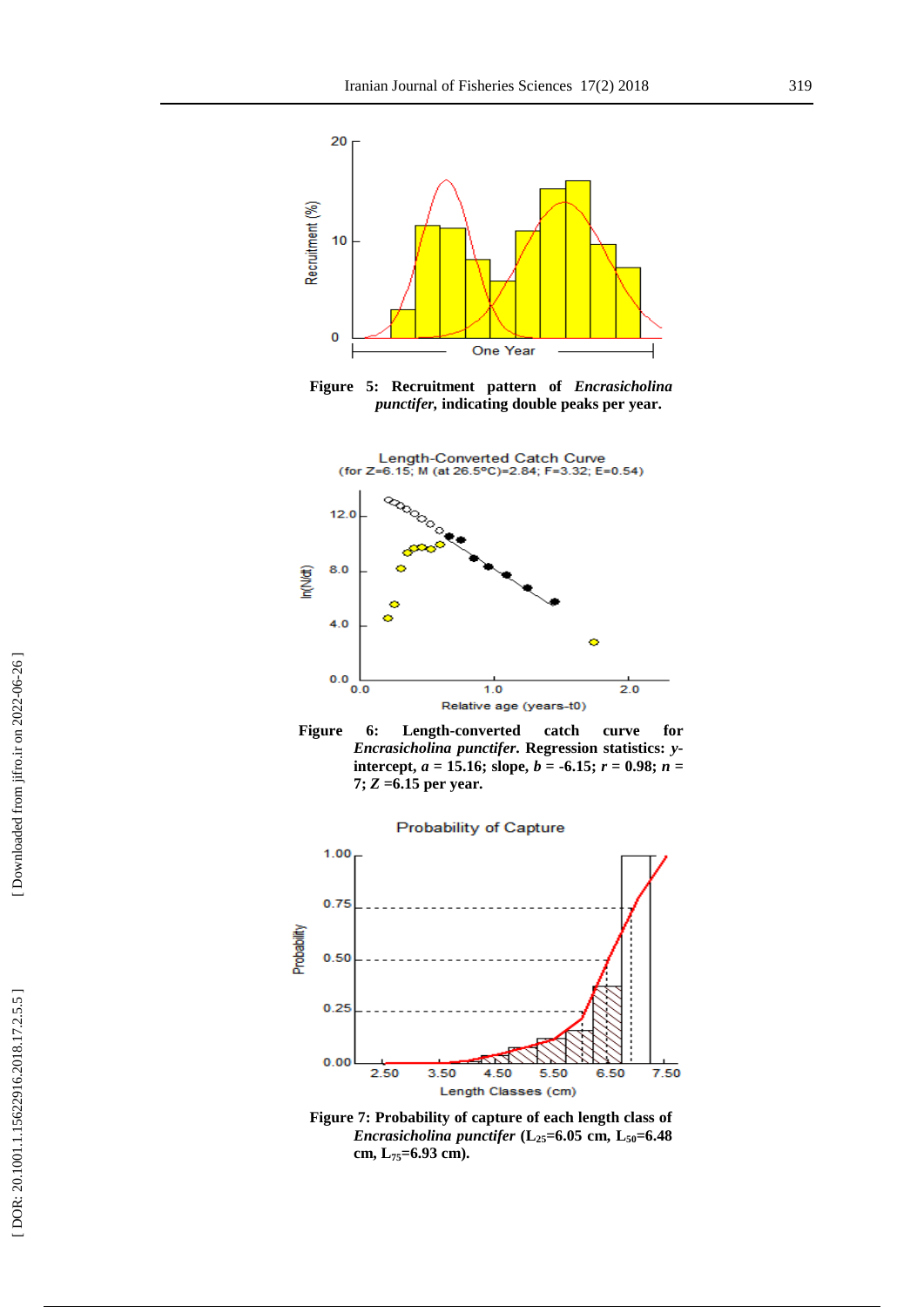

**Figure 8 : Yield per Recruit isopleths diagram with** *M/K* **= 2.02 for** *Encrasicholina punctifer***. The yield contours predict the response of relative yield -per -recruit of fish to changes in**  *L***c (length at first capture) and** *E*  **(exploitation rate).**



#### **Discussion**

In this study, the total length of *E. punctifer*  ranged from 2.9 to 10.1 cm, with an average of 6.5±1.18 cm. Whitehead *et al*. (1988 ) reported the maximum length for *E. punctifer* at 13 cm. The range of total length for *E. punctifer* from Mozambique were reported between 2.75 to 10.25 cm (Paula de Silva, 1992). The total length of *E. punctifer* ranged between 5.0 and 10.5 cm with major mode at 8.5 cm in

the Indian coastal waters (Agenbag *et al*., 2003; Rohit and Gupta, 2008 ). A closer look at the length –frequency data in Fig. 2 will readily show the normally distributed *E. punctifer* stock with more middle aged fishes in the Persian Gulf and Oman Sea coastal waters, confirming that the gear mesh size are not suitable for anchovy fishing, and maybe the stock is going to be subject to fishing pressure (Gayanilo and Pauly, 1997 ). The *a* and *b* coefficients of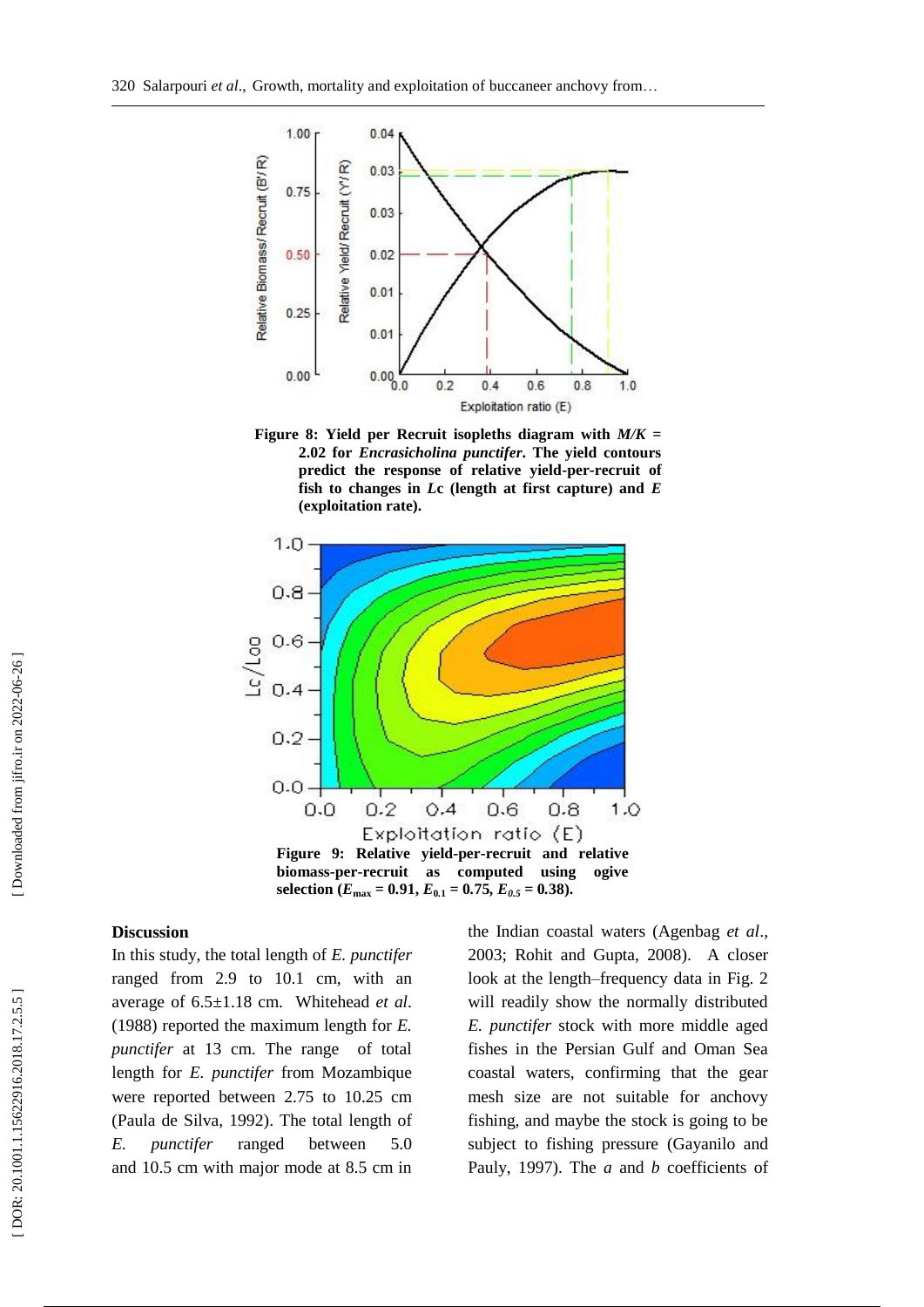the length-weight relationships were estimated as 0.0051 and 3.11 respectively. The value of *b=*2.87 for *E. punctifer*, *b*= 3.12 for *E. devisi* were reported from India (Rohit and Gupta, 2008 ), and *b*=3.12 for *E. punctifer* from Indonesia (Maack and George, 1999 ). In general, *b* values of fishes are closer to 3, despite the many variations of fish forms (King, 2007 ) . Length - weight relationships are required in population dynamics and fisheries stock assessment (Gulland and Rosenberg, 1992 ). Several factors affect the accuracy of the length -weight relationships, e.g., condition of fishes caught in different seasons, sex, length ranges, sample size and fishing methods (Haimovici and Canziani, 2000 ) .

In this study, the growth rate  $K=1.4$ year<sup>-1</sup> and the asymptotic length *L*∞=11.5 cm. A comparison of growth performance of *E. punctifer* from different sources is given in Table 1. Generally, the growth performance index  $(\emptyset)$  is a species-specific parameter, i.e. its values are usually similar within related taxa and have narrow normal distributions. Gross dissimilarity of  $\acute{\varnothing}$  for a number of stocks of the same species or related species is an indication of the unreliability in the accuracy of estimated growth parameters (Moreau *et al*., 1986 ). It must be realized however, that  $\hat{O}$  can be used only to compare the growth performance of fish with similar shapes (Gayanilo *et al*., 2005). Preliminary analyses Moreau *et al*. (1986 ) suggest that the C.V. of  $\acute{\varnothing}$  for several stocks of the same species should not exceed 5 percent, which may provide some guidelines as to which values of  $\acute{\varnothing}$  are credible and which are not (Gayanilo and Pauly, 1997). The coefficient of variation of 4.04% together

with other measures of dispersion (range = 0.24, SD = 0.093 and mean = 2.30) for  $\acute{\text{O}}$ values in Table 1 is low. The  $\acute{\text{O}}=2.26$  of buccaneer anchovy in this study is; however, next to the other studies. Such differences can result partially from the different techniques used but more likely reflect slight environmental differences such as food availability, temperature, etc. (Ragonese and Bianchini, 1998). The similarity in the relative growth performance of this tropical anchovy and those from other regions suggests that phylogeny may influence growth independent of local environmental conditions. It also suggests that their position in the food web as lower -order secondary consumers places a constraint on overall growth performance in any environment (Milton et al., 1993).

 Four cohorts were distinguished annually with mean lengths of 4.56, 5.77, 7.21 and 8.50 cm. The double recruitment peaks per year obtained here (Fig. 5) conform to the assertion of Pauly (1982 ) that the double recruitment pulses per year are nearly a general feature of tropical fish species. Sardine and anchovy, present peculiarities in their population dynamics and interesting phenomena are related to their recruitment (Bakun, 2010; Petitgas *et al*., 2012 ). Tropical species are known to have recruitment all through the year (Sparre and Venema, 1998). Recruitment of small pelagic fishes, especially anchovies, fluctuates widely in response to both fishing and environmental effects. Yet, their life history style is extremely flexible and enables populations to persist, even at very low levels (Beverton, 1990 ) .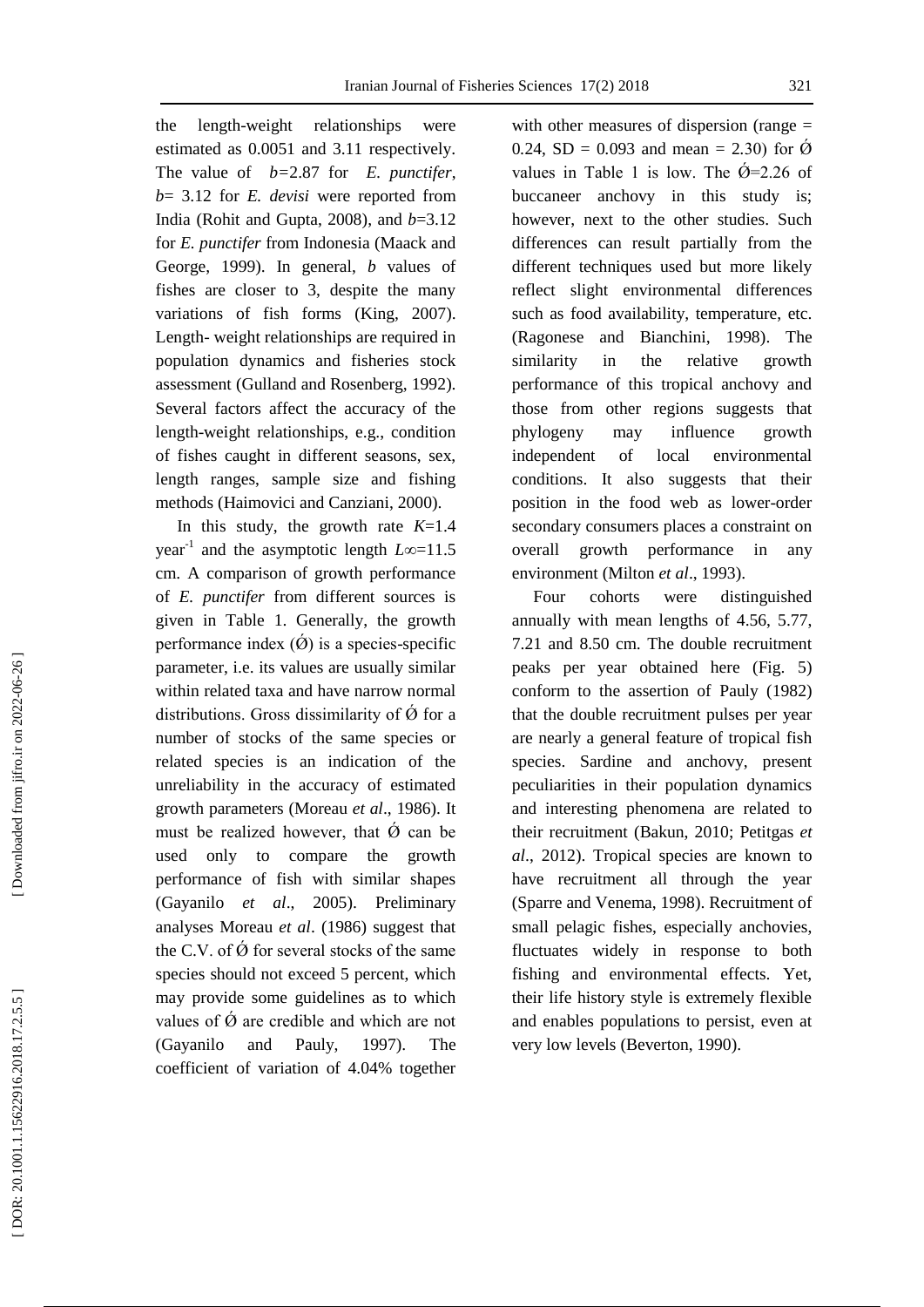| $v_i = v_i$ |      |      |                                  |                                 |
|-------------|------|------|----------------------------------|---------------------------------|
|             | 7.∞  |      | Area                             | <b>Source</b>                   |
| 2.22        | 11.6 | 1.23 | Philippine                       | (Pauly, 1978)                   |
| 2.32        | 10.6 | 1.85 | Philippine                       | (Ingles and Pauly, 1984)        |
| 2.46        | 12   |      | Mozambique                       | (Paula de Silva, 1992)          |
| 2.27        | 12.4 | 1.2  | Philippine                       | (Lavapie-Gonzales et al., 1997) |
| 2.26        | 115  | 1.4  | Persian Gulf and Oman Sea (Iran) | This study                      |

**Table 1 : Comparison of growth performance of the** *Encrasicholina punctifer* **(Mean=2.30, range= 0***.***24, CV=4.04, S.D. =0.093).**

The instantaneous rates of total mortality  $Z=$  6.15 year<sup>-1</sup>, fishing mortality F=3.32 year<sup>-1</sup>, natural mortality M=2.84 year<sup>-1</sup> and exploitation rate E=0.54 were estimated in this study. Rohit and Gupta (2008 ) were estimated the rates of  $Z = 8.97$  yr<sup>-1</sup>, F=5.79  $yr^{-1}$ , M=3.18  $yr^{-1}$  and E=0.65 for *E*. *punctifer*, the rates of  $Z = 8.19$  yr<sup>-1</sup>, F=5.08  $yr^{-1}$ , M=3.11  $yr^{-1}$  and E=0.62 for *E. devisi*, from Indian coastal waters. The rate of mortalities and the exploitation rate in this study were lower than *E. punctifer* and *E. devisi* reported by Rohit and Gupta (2008 ). The value of exploitation rate ( *E*) of 0.54 estimated here confirms that the stock of *E. punctifer* of the Persian Gulf and Oman Sea coastal waters is not experiencing fishing pressure yet. There are obvious factors responsible for the observed optimum fishing. The mortality and exploitation rates showed that the *E. punctifer* population is in suitable fishery conditions. This species studied here comprises predominant coastal small pelagic fishes in this area and the general conclusion to be drawn from these results is that the level of exploitation is near to optimum level of *E*=0.5 (Pauly, 1982). It seems that for short -lived species like anchovy with high reproduction potential, maybe *E* more than 0.5 is reasonable.

 With a maximum age of 24 months, *E. punctifer* is a relatively short -lived species and it is confirmed by the high natural mortality recorded in this study. In addition, this result confirms the super imposed growth curve (Fig. 4) from restructured length - frequency. *E. punctifer* lifespan is around a year (Rohdenburg,

1995 ). Intuitively, we would consider longevity as something more closely related to mortality than  $K$ ,  $L \infty$  or ambient temperature. As longevity is usually as difficult to observe as the natural mortality the relationship between mortalities and life span does not make it any easier as to estimate *M*, but it presents the concepts in way, which may be easier to grasp (Sparre and Venema, 1998 ). The short -lived tropical species grow much more rapidly than their temperate relatives, which suggests that they may have better growth performance and therefore be more desirable for culturing (Milton *et al*., 1993 ) . Beverton and Holt (1956 ) found that values of the ratio *M*/ *K* mostly lie in the range of 1.5 –2.5 (Sparre and Venema, 1998 ). In this study, *M/K* for *E. punctifer* was 2.02. The relative -per -recruit(*Y/R*) model of Beverton and Holt (1956 ) estimates *Y/R* values based on few inputs, i.e., mean length at first capture/asymptotic length (*Lc/L∞*), ratio of natural mortality on growth (*M/K*) and exploitation rate (*E=F/Z*) (Pauly and Soriano, 1986). The relative yield per recruit was maximum when the exploitation rate (*F/Z*) was 1. This indicates that F should be very high compressed to *M* so that the ratio *F/Z* tends to be 1.

 All these add credence to the validity of the results in this study. The computed current exploitation rate *E* of 0.54 is far from the predicted *E* max of 0.91. The exploitation observation indicated that the *E. punctifer* was in optimum exploitation in the Persian Gulf and Oman Sea region because of fishing activities, gear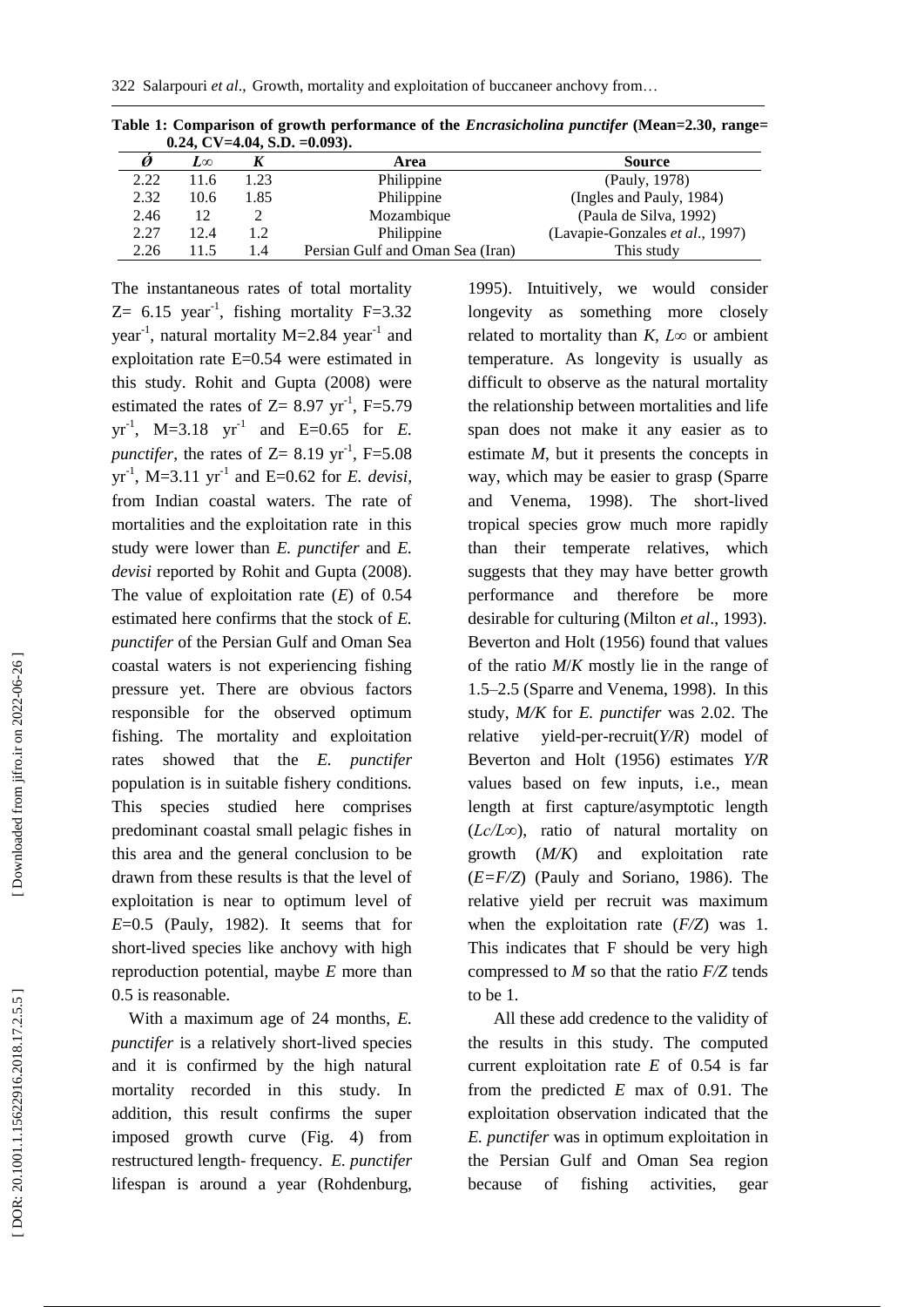expansion, food availability and spawning success. This further strengthens the argument that the *E. punctifer* stock is not under fishing pressure. Based on the critical size ratio of ( *L*c/*L* ∞) (which is a proxy of mesh size) and the current exploitation rate *E* which is a proxy of effort, Pauly and Soriano (1986 ) have shown that relative yield isopleths could be grouped into four categories (quadrants) each with its distinct properties. When compared with the yield isopleths diagram in this study, the *L*c/*L*∞ of 0.56 and exploitation rate of 0.54 falls within quadrant *B* of (Pauly and Soriano, 1986 ). The implication is that the small fish were caught at lower effort levels.

 In conclusion, the analyses of mortality rates, exploitation rates, yield-per-recruit and biomass -per -recruit carried out here all indicate that the purse seine fishery of *E. punctifer* of the Persian Gulf and Oman Sea coastal waters have not yet noticeably put fishing pressure on anchovy stock. Analysis indicates the anchovy fishery is in the growth phase, and it confirmed the reliable potential of anchovy stock in the area. Anchovy stock needs monitoring of the effort level and exploitation rate ( *E*), there is no need for interventions. Furthermore, the fishery requires to stabilize its effort to achieve stable exploitation rates in anchovy fisheries.

# **Acknowledgements**

The authors are grateful to Dr. M.S. Mortazavi, Head of the Persian Gulf and Oman Sea Ecological Research Center, for cooperation and facilities. Special thanks are also extended to the P. Mohebbi, Director of Hormozgan Fisheries Office for providing the facilities required. A special acknowledgement goes to our field assistants Reza Darvishi, Qasem

Farkhondeh, Ahmad Mahmoodi and Hossein Rameshi.

### **References**

- **Agenbag , J., Richardson , A., Demarcq , H., Fréon , P., Weeks , S. and Shillington , F.** , **2003.** Estimating environmental preferences of South African pelagic fish species using catch size -and remote sensing data. *Progress in Oceanography*, 59( **2**), 275 -300 .
- **Alizade , E. and Oliaei , M., 2015.** Report of fisheries statistics of Hormozgan Province, Iran (year 2014). 88P (in Persian).
- **Ataei Daryaei , H., Kamrani , E., Salarzadeh , A. and Salarpouri , A., 2013.** Otolith size and shape parameters of buccaneer anchovy (*Encrasicholina punctifer* Fowler, 1938) from Persian Gulf and Oman Sea. *Journal of Aquatic Animals and Fisheries*, 4(**13**), 37 -44 (in Persian).
- **Bakun , A., 2010.** Linking climate to population variability in marine ecosystems characterized by non simple dynamics: conceptual templates and schematic constructs. *Journal of Marine Systems*, 79 ( **3**), 361 -373 .
- **Beverton , R., 1990**. Small marine pelagic fish and the threat of fishing; are they endangered? *Journal of Fish Biology*, 37 (**sA** ), 5 -16 .
- **Beverton R. and Holt S., 1956.** A review of methods for estimating mortality rates in exploited fish populations, with special reference to sources of bias in catch sampling. *Rapports et Proces verbaux des Réunions, Commission Internationale pour l'Exploration Scientifique de la Mer Méditerranée, 140, 67 -83.*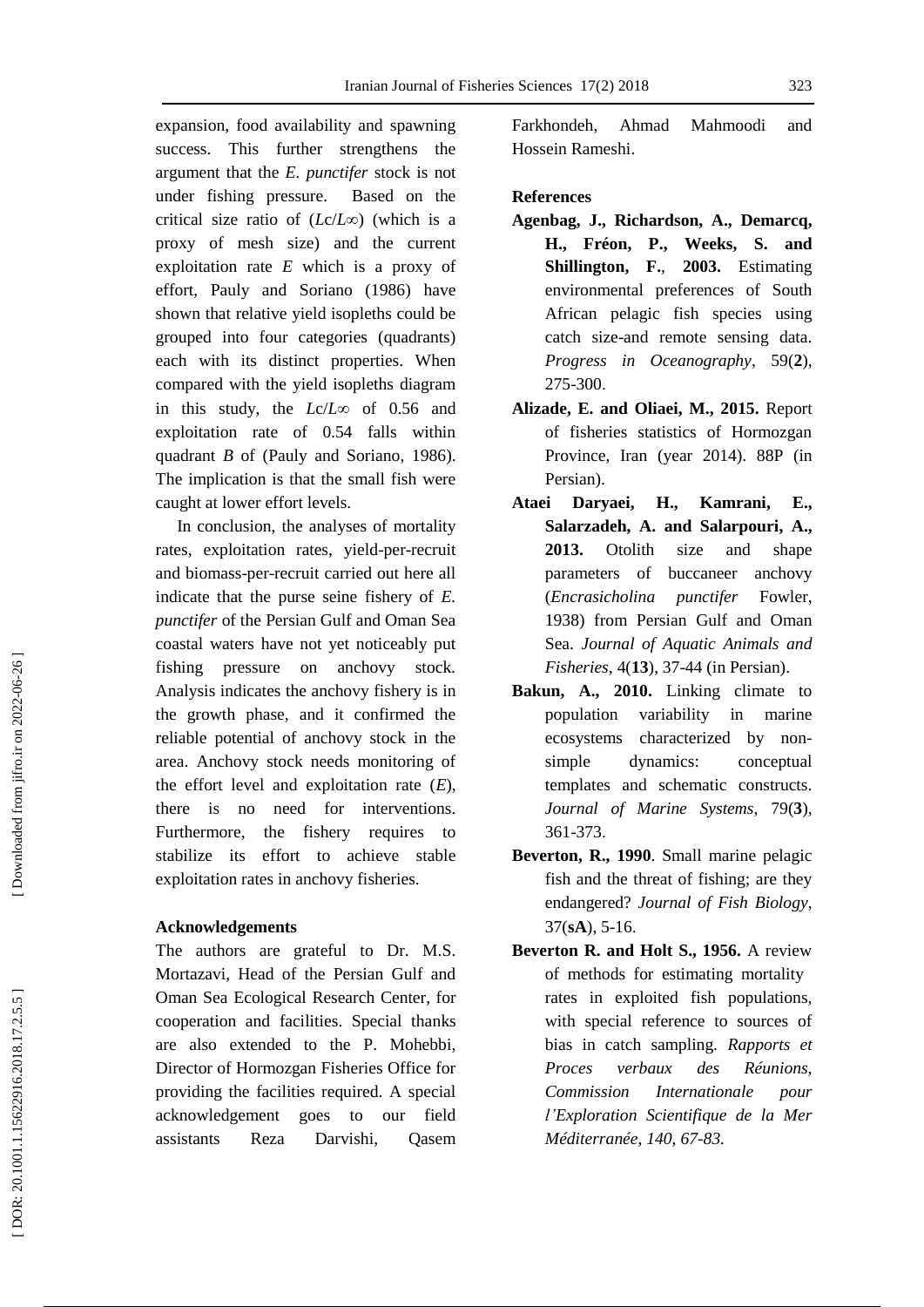- 324 Salarpouri *et al*., Growth, mortality and exploitation of buccaneer anchovy from …
- **Chern , Y.T. and Tzeng , W.N., 1993.** Feeding strategy of two larval Anchovies, *Encrasicholina punctifer*  and *Stolephorus insularis*, in the Tanshui River Estuary, Taiwan: I. ontogenetic dietary shifts and morphological correlates. *Journal of Fish Society, Taiwan*, 20, 33 -48 .
- **Daghooghi, B., Momeni, M., Darvishi, M., Salarpouri, A., Seraji, F., Safaei, M. and Kaymaram, F., 2010.** Investiagtion on feeding of sardines and major tuna fishes in west of Oman Sea (Jask area), Iranian Fisheries Research Organization , 117P (in Persian).
- **Darvishi, M., Behzadi, S. and Salarpouri, A.**, **1993.** Spawning, fecundity and feeding of longtail tuna (*Thunnus tonggol*) in the Persian Gulf and Oman Sea (Hormozgan Province). *Pajouhesh and Sazandegi*, 59, 70 -75, (in Persian).
- **Ebrahimi, M., Khodadadi Jokar, K. and Azini, M., 2012.** Study on physicochemical properties of the Iranian waters in the Oman Sea. Iranian Fisheries Research Organization, 100P, (in Persian) .
- **Ebrahimi, M., Mohebbi, L., Saraji, F., Eslami, F., Salimzadeh, M., Ejlali, K. and Aghajary, N., 2006.** Hydrology and hydrological monitoring in the northeastern part of the Persian Gulf and Strait of Hormoz (Hormozgan Province water). Iranian Fisheries Research Organization , 109P (in Persian) .
- **Ebrahimi, M., Mortazawi, M.S., Ejlali, K., Aghajari, N., Khodadadi Jokar, K., Akbarzadeh, G., Saraji, F. and Aghajari, S., 2005.** Hydrology and hydrobiology studies on Persian Gulf in Hormozgan, south of Iran. Iranian Fisheries Research Organization, 130P (in Persian)
- **FAO., 1981.** Pelagic resources of the Gulf and the Gulf of Oman. Regional fishery survey and development project. 104P .
- **Fricke , R., Kulbicki , M. and Wantiez , L.**, **2011.** Checklist of the fishes of New Caledonia, and their distribution in the Southwest Pacific Ocean (Pisces). *Stuttg Beitr Natkd Ser A (Biol)*, 4, 341 - 463 .
- **Ganias , K., 2014.** Biology and ecology of sardines and anchovies: CRC Press . 382 P.
- **Gayanilo , F.C., Sparre , P. and Pauly , D., 2005.** FAO-ICLARM stock assessment tools II: User's guide: Food and Agriculture Org .
- **Gayanilo , J. and Pauly , D., 1997**. FAO ICLARM stock assessment tools (FiSAT): Reference Manual, Vol. 8. FAO Computerized Information Series (Fisheries).
- **Gorbunova , N.**, **1973.** Vertical distribution of eggs and larvae of fish in the western tropical pacific. Israel Program for Scientific Translation (Jerusalem), pp. 256 -269 .
- **Gulland , J.A. and Rosenberg , A.A.**, **1992.**  A review of length -based approaches to assessing fish stocks : Food and Agriculture Org. . FAO Fisheries Technology Papers, 323, 100.
- **Haimovichi , M. and Velasco , G., 2000.**  Length - weight relationship of marine fishes from Southern Brazil. *Naga, The ICLARM Quarterly*, 23( **1**), 19 -23.
- **Ingles, J. and Pauly, D., 1984.** An atlas of the growth, mortality and recruitment of Philippines fishes. International Center for Living Aquatic Resources Management, Manila, Philippines. ICLARM Technical Report, 13, 127 .
- **Itano, D.G., 2000.** The reproductive biology of yellowfin tuna (*Thunnus albacares*) in Hawaiian Waters and the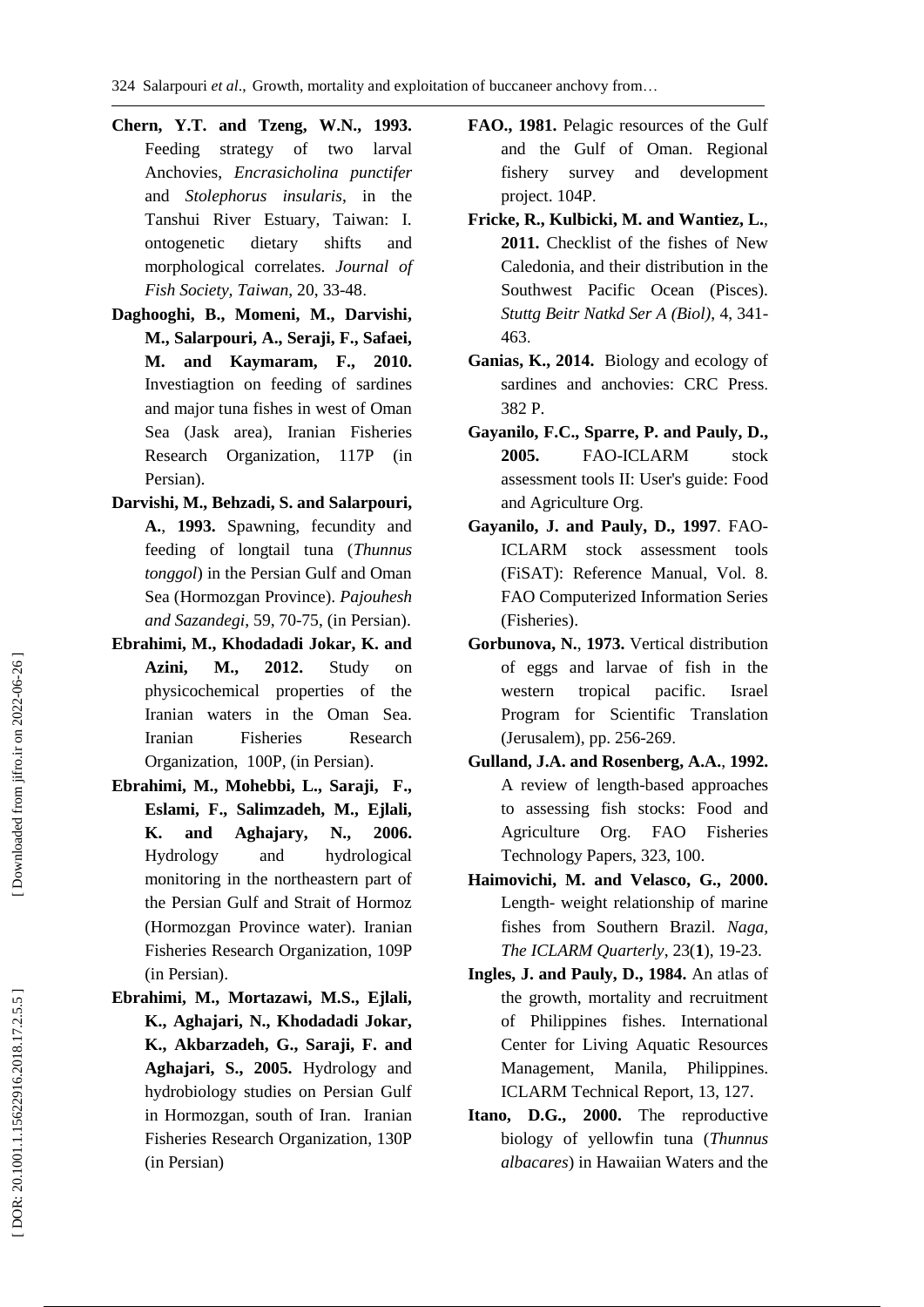western tropical Pacific Ocean: Project summary. SOEST Publication 00-01, JIMAR Contribution 00 -328, 69P.

- **Kamali , E., Dehghani , R., Behzadi , S., Salarpouri , A., Darvishi , M. and Valinassab , T., 2003.** Study on stock condition of cutlassfishes in Hormozgan waters. 75P (in Persian).
- **King, M., 2007.** Fisheries biology assessment and management fishing. Second Edition. Blackwell publishing Ltd, 382P.
- **Lavapie -Gonzales, F., Ganaden S.R. and Gayanilo F.C., 1997.** Some population parameters of commercially important fishes in the Philippines. Bureau of Fisheries and Aquatic Resources, Philippines. 114P.
- **Maack , G. and George , M.R.** , **1999.**  Contributions to the reproductive biology of *Encrasicholina punctifer* Fowler, 1938 (Engraulidae) from West Sumatra, Indonesia. *Fisheries Research*, 44( **2**), 113 -120 .
- **Milton , D., Blaber , S. and Rawlinson , N.** , **1993.** Age and growth of three species of clupeids from Kiribati, tropical central south Pacific. *Journal of Fish*  Biology, 43(1), 89-108.
- **Moreau , J., Bambino , C., Pauly , D., Maclean , J., Dizon , L. and Hosillos , L., 1986.** The first Asian fisheries forum. Proceedings of the The first Asian fisheries forum*,* 1986 *.* Asian Fishery Society .
- **Mundy , B.C., 2005.** Checklist of the fishes of the Hawaiian Archipelago: Bishop Museum Press .
- **Myers, R.F., 1999.** Micronesian reef fishes. Second Ed. Coral Graphics, Barrigada, Guam. 298 P .
- **Orlov , A., 1995.** Aggregations of Anchovy, *Encrasicholina punctifer* (Engraulididae), in the Open

Philippine Sea. *Journal of Ichthyology*, 35 ( **3**), 151 -156 .

- **Owfi, F., 1991.** Report on sardine fishes from the Persian Gulf and Oman Sea. Iranian Fisheries Research Institute - Bushehr Center, 7P (in Persian).
- **Paula de Silva , R.** , **1992.** Growth of the b u ccaneer anchovy *Encrasicholina punctifer* off Mozambique, based on samples collected in research surveys. *Revista de Investigação Pesqueira*, 21, 69 -78 .
- **Pauly, D., 1978.** A preliminary compilation of fish length growth parameters. Ber. Inst. Meereskd. Christian -Albrechts - University Kiel, 55, 1 -200.
- **Pauly , D.**, **1980.** On the interrelationships between natural mortality, growth parameters, and mean environmental temperature in 175 fish stocks. *Journal du Conseil*, 39 ( **2**), 175 -192 .
- Pauly, D., 1982. Studying single-species dynamics in a tropical multispecies context. Proceedings of the theory and management of tropical fisheries. ICLARM Conference Proceedings, pp. 33-70.
- **Pauly , D.** , **1983.** Some simple methods for the assessment of tropical fish stocks. FAO Fisheries Technical Paper , 234, 52P.
- **Pauly , D. and Munro , J., 1984.** Once more on the comparison of growth in fish and invertebrates. *Fishbyte*, 2( **1**), 21 .
- **Pauly , D. and Soriano M. 1986.** Some practical extensions to Beverton and Holt's relative yield - per -recruit model. Proceedings of the 1. Asian Fisheries Forum, Manila (Philippines), 26-31.
- **Pauly , D., 1987.** A review of the ELEFAN system for analysis of lengthfrequency data in fish and aquatic invertebrates. Proceedings of the ICLARM conf. Proc, pp. 7-34.